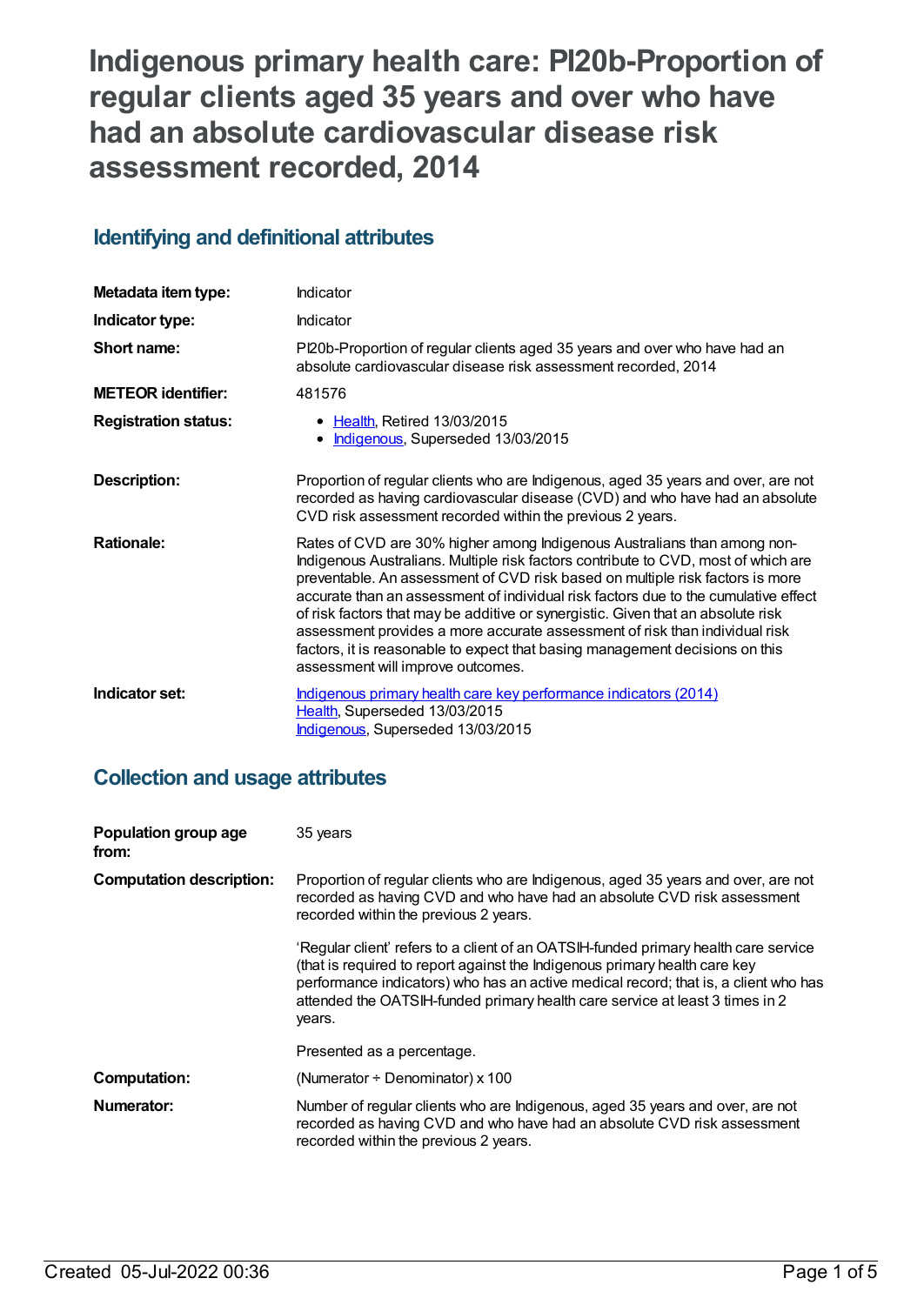[Person—Indigenous](https://meteor.aihw.gov.au/content/291036) status, code N

**Data Source**

[Indigenous](https://meteor.aihw.gov.au/content/430643) primary health care data collection

**NMDS / DSS**

[Indigenous](https://meteor.aihw.gov.au/content/504325) primary health care DSS 2014-15

### **Data Element / Data Set**

[Person—age,](https://meteor.aihw.gov.au/content/303794) total years N[NN]

**Data Source**

[Indigenous](https://meteor.aihw.gov.au/content/430643) primary health care data collection

**NMDS / DSS**

[Indigenous](https://meteor.aihw.gov.au/content/504325) primary health care DSS 2014-15

### **Data Element / Data Set**

[Person—regular](https://meteor.aihw.gov.au/content/436639) client indicator, yes/no code N

**Data Source**

[Indigenous](https://meteor.aihw.gov.au/content/430643) primary health care data collection

**NMDS / DSS**

[Indigenous](https://meteor.aihw.gov.au/content/504325) primary health care DSS 2014-15

### **Data Element / Data Set**

Person-cardiovascular disease recorded indicator, yes/no code N

**Data Source**

[Indigenous](https://meteor.aihw.gov.au/content/430643) primary health care data collection

**NMDS / DSS**

[Indigenous](https://meteor.aihw.gov.au/content/504325) primary health care DSS 2014-15

**Guide for use**

Only include 'no'.

### **Data Element / Data Set**

[Person—absolute](https://meteor.aihw.gov.au/content/503024) cardiovascular disease risk assessment recorded indicator, yes/no code N

#### **Data Source**

[Indigenous](https://meteor.aihw.gov.au/content/430643) primary health care data collection

#### **NMDS / DSS**

[Indigenous](https://meteor.aihw.gov.au/content/504325) primary health care DSS 2014-15

**Denominator:** Total number of regular clients who are Indigenous, aged 35 years and over and are not recorded as having CVD.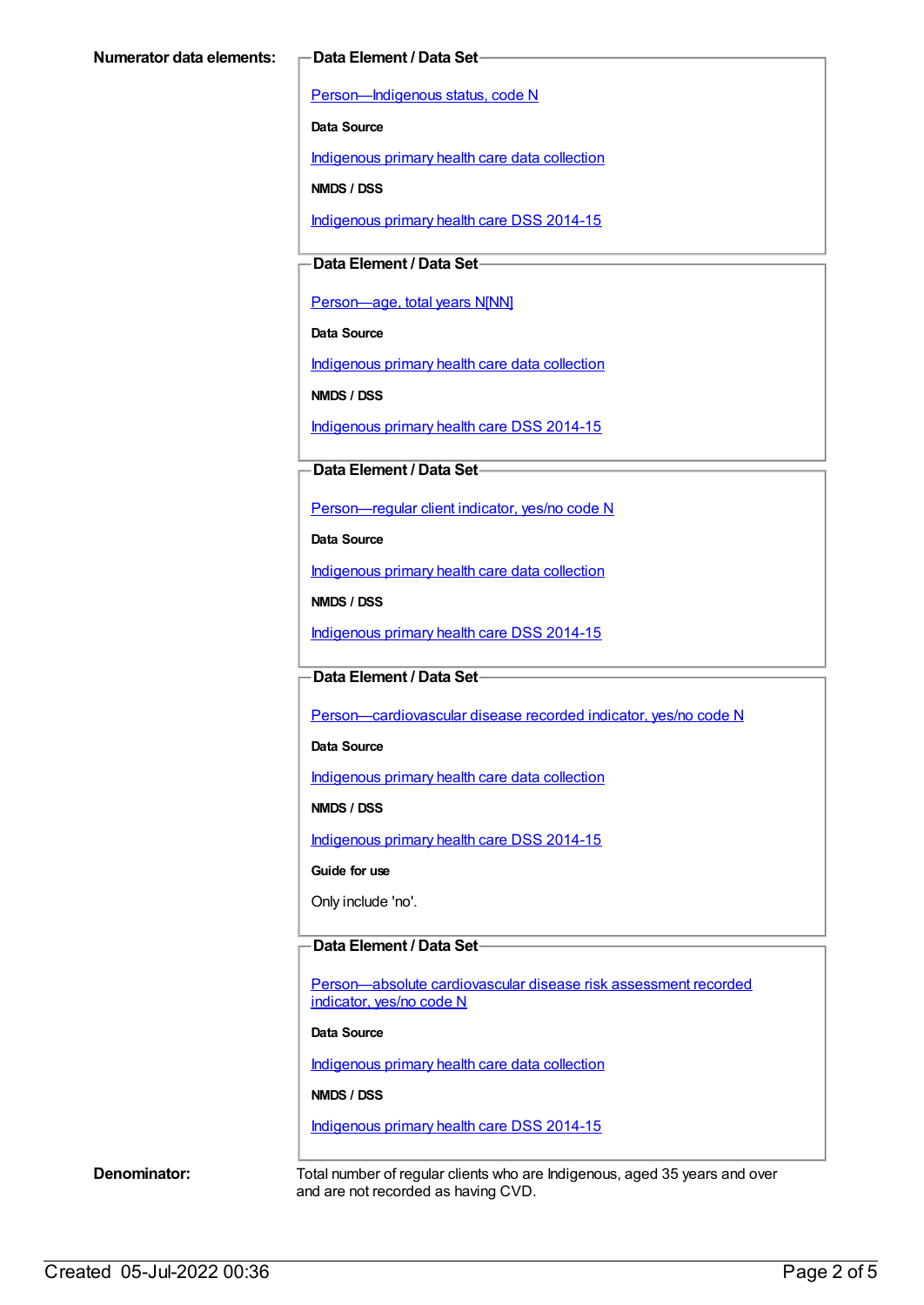#### **Denominator data elements:**

#### **Data Element / Data Set**

[Person—Indigenous](https://meteor.aihw.gov.au/content/291036) status, code N

**Data Source**

[Indigenous](https://meteor.aihw.gov.au/content/430643) primary health care data collection

**NMDS / DSS**

[Indigenous](https://meteor.aihw.gov.au/content/504325) primary health care DSS 2014-15

**Data Element / Data Set**

[Person—age,](https://meteor.aihw.gov.au/content/303794) total years N[NN]

**Data Source**

[Indigenous](https://meteor.aihw.gov.au/content/430643) primary health care data collection

**NMDS / DSS**

[Indigenous](https://meteor.aihw.gov.au/content/504325) primary health care DSS 2014-15

### **Data Element / Data Set**

[Person—regular](https://meteor.aihw.gov.au/content/436639) client indicator, yes/no code N

**Data Source**

[Indigenous](https://meteor.aihw.gov.au/content/430643) primary health care data collection

**NMDS / DSS**

[Indigenous](https://meteor.aihw.gov.au/content/504325) primary health care DSS 2014-15

#### **Data Element / Data Set**

[Person—cardiovascular](https://meteor.aihw.gov.au/content/465948) disease recorded indicator, yes/no code N

**Data Source**

[Indigenous](https://meteor.aihw.gov.au/content/430643) primary health care data collection

**NMDS / DSS**

[Indigenous](https://meteor.aihw.gov.au/content/504325) primary health care DSS 2014-15

**Guide for use**

Only include 'no'.

### **Disaggregation:** 1. Sex

a) Male

b) Female

2. Age:

- a) 35-44 years
- b) 45-54 years
- c) 55-64 years
- d) 65 years and over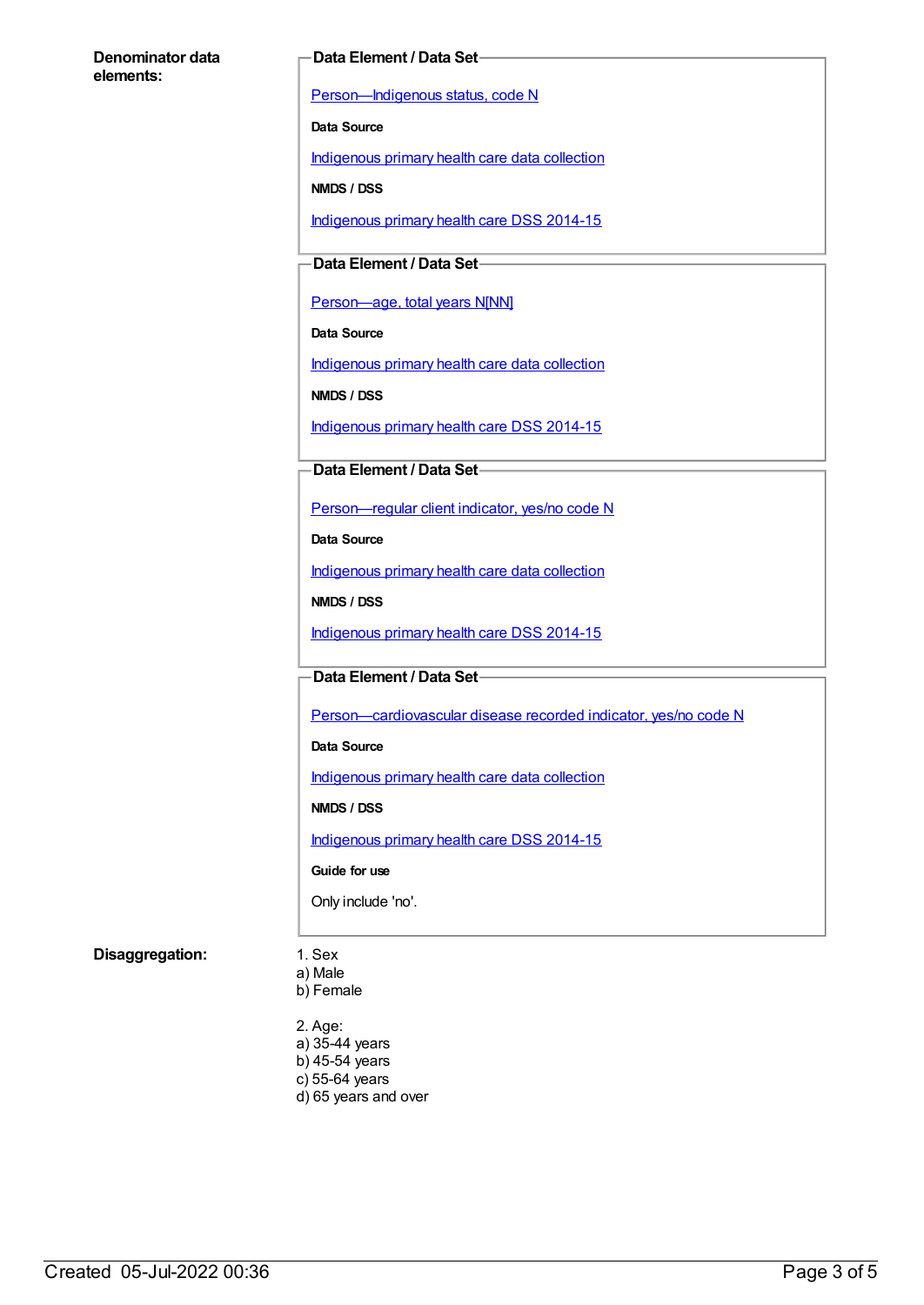| <b>Disaggregation data</b> |  |
|----------------------------|--|
| elements:                  |  |

#### **Data Element / Data Set**

Person-sex, code N

**Data Source**

[Indigenous](https://meteor.aihw.gov.au/content/430643) primary health care data collection

**NMDS / DSS**

[Indigenous](https://meteor.aihw.gov.au/content/504325) primary health care DSS 2014-15

## **Data Element / Data Set**

[Person—age,](https://meteor.aihw.gov.au/content/303794) total years N[NN]

**Data Source**

[Indigenous](https://meteor.aihw.gov.au/content/430643) primary health care data collection

**NMDS / DSS**

[Indigenous](https://meteor.aihw.gov.au/content/504325) primary health care DSS 2014-15

# **Representational attributes**

| <b>Representation class:</b> | Percentage |
|------------------------------|------------|
| Data type:                   | Real       |
| Unit of measure:             | Person     |
|                              |            |

## **Indicator conceptual framework**

| <b>Framework and</b> | Effective/Appropriate/Efficient |
|----------------------|---------------------------------|
| dimensions:          |                                 |

## **Data source attributes**

| Data sources: | Data Source                                    |
|---------------|------------------------------------------------|
|               | Indigenous primary health care data collection |
|               | Frequency                                      |
|               | 6 monthly                                      |
|               | Data custodian                                 |
|               | Australian Institute of Health and Welfare.    |

## **Source and reference attributes**

**Submitting organisation:** Australian Institute of Health and Welfare

Department of Health

# **Relational attributes**